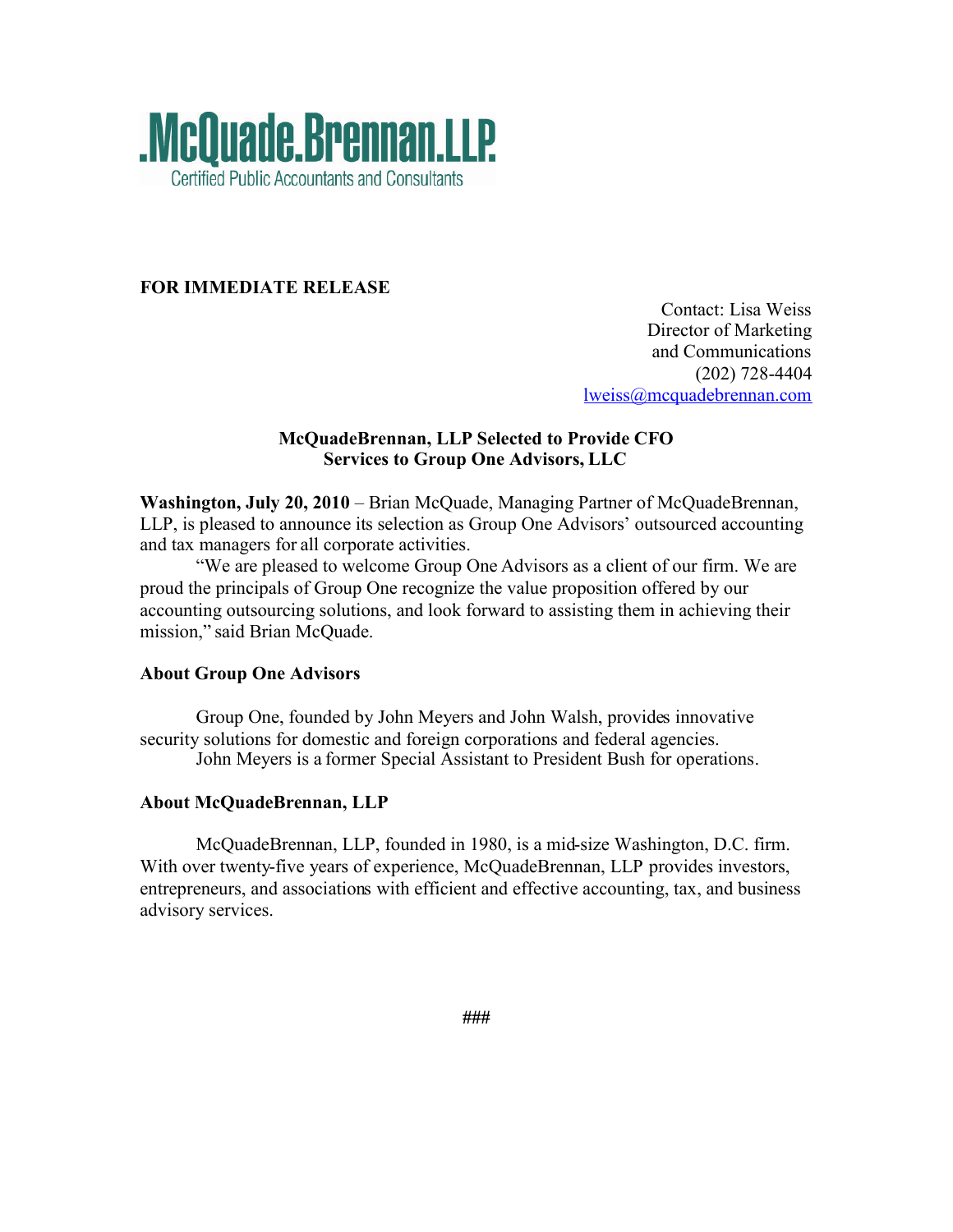

## **FOR IMMEDIATE RELEASE**

Contact: Lisa Weiss Director of Marketing and Communications (202) 728-4404 lweiss@mcquadebrennan.com

### **McQuadeBrennan, LLP Provides Audit Services to Columbia Lighthouse for the Blind**

**Washington, July 21, 2010** – McQuadeBrennan, LLP, is proud to announce its selection to provide professional audit services to Columbia Lighthouse for the Blind, a 501c3 organization.

"Having been presented the opportunity to work with such a well respected organization, we are honored and eager to help Colombia Lighthouse for the Blind reach their financial goals and gain victory in the fight against blindness," said Brian McQuade, Managing Partner at McQuadeBrennan, LLP.

#### **About Columbia Lighthouse for the Blind**

Since 1900, Columbia Lighthouse for the Blind has been dedicated to helping the blind or visually impaired population of the greater Washington region overcome the challenges of vision loss. Their work enables people of all ages who are blind or visually impaired remain independent, active and productive in our society.

#### **About McQuadeBrennan, LLP**

McQuadeBrennan, LLP, founded in 1980, is a mid-size Washington, D.C. firm. With over twenty-five years of experience, McQuadeBrennan, LLP provides investors, entrepreneurs, and associations with efficient and effective accounting, tax, and business advisory services.